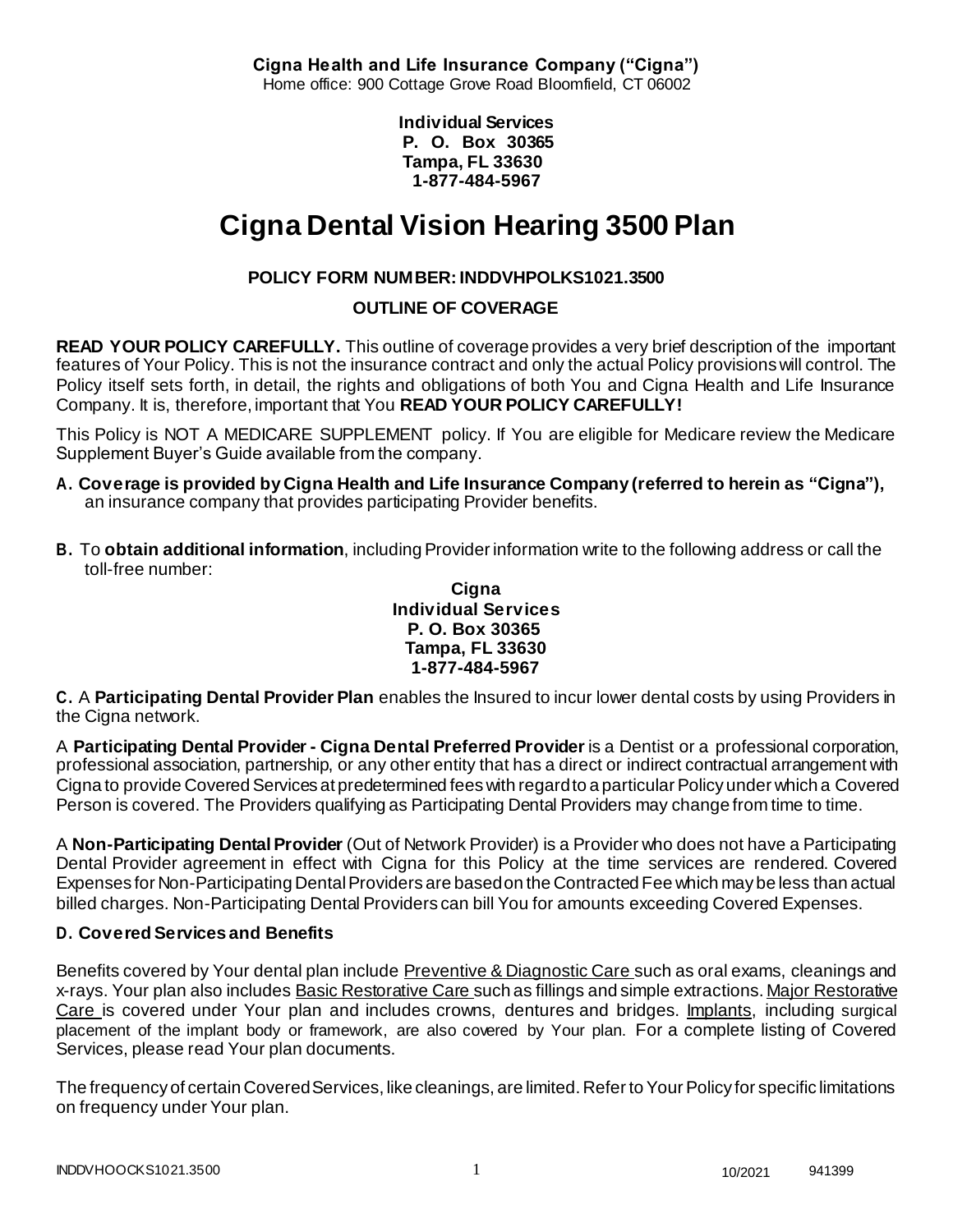## **Benefit Schedule**

The benefits outlined in the table below show the payment percentages for Covered Expenses **AFTER** any applicable Deductibles have been satisfied unless otherwise stated.

# **CIGNA DENTAL, VISION, AND HEARING INSURANCE** *The Schedule*

#### **For You and Your Dependents**

#### **The Schedule – Dental Benefits**

If You select a Participating Dental Provider, Your cost will be less than if You select a Non-Participating Dental Provider.

#### **Emergency Services**

The Benefit Percentage payable for Emergency Services charges made by a Non-Participating Dental Provider is the same Benefit Percentage as for Participating Dental Provider Charges. Dental Emergency services are required immediately to either alleviate pain or to treat the sudden onset of an acute dental condition. These are usually minor procedures performed in response to serious symptoms, which temporarily relieve significant pain, but do not effect a definitive cure, and which, if not rendered, will likely result in a more serious dental or medical complication.

#### **Dental Deductibles**

Dental Deductibles are expenses to be paid by You or Your Dependent. Dental Deductibles are in addition to any Coinsurance. Once the Dental Deductible maximum in The Schedule has been reached You and Your family need not satisfy any further dental deductible for the rest of that year.

#### **Participating Dental Provider Payment**

Participating Dental Provider services are paid based on the Contracted Fee agreed upon by the Provider and Cigna.

#### **Non-Participating Dental Provider Payment**

Non-Participating Dental Provider services are paid based on the Contracted Fee.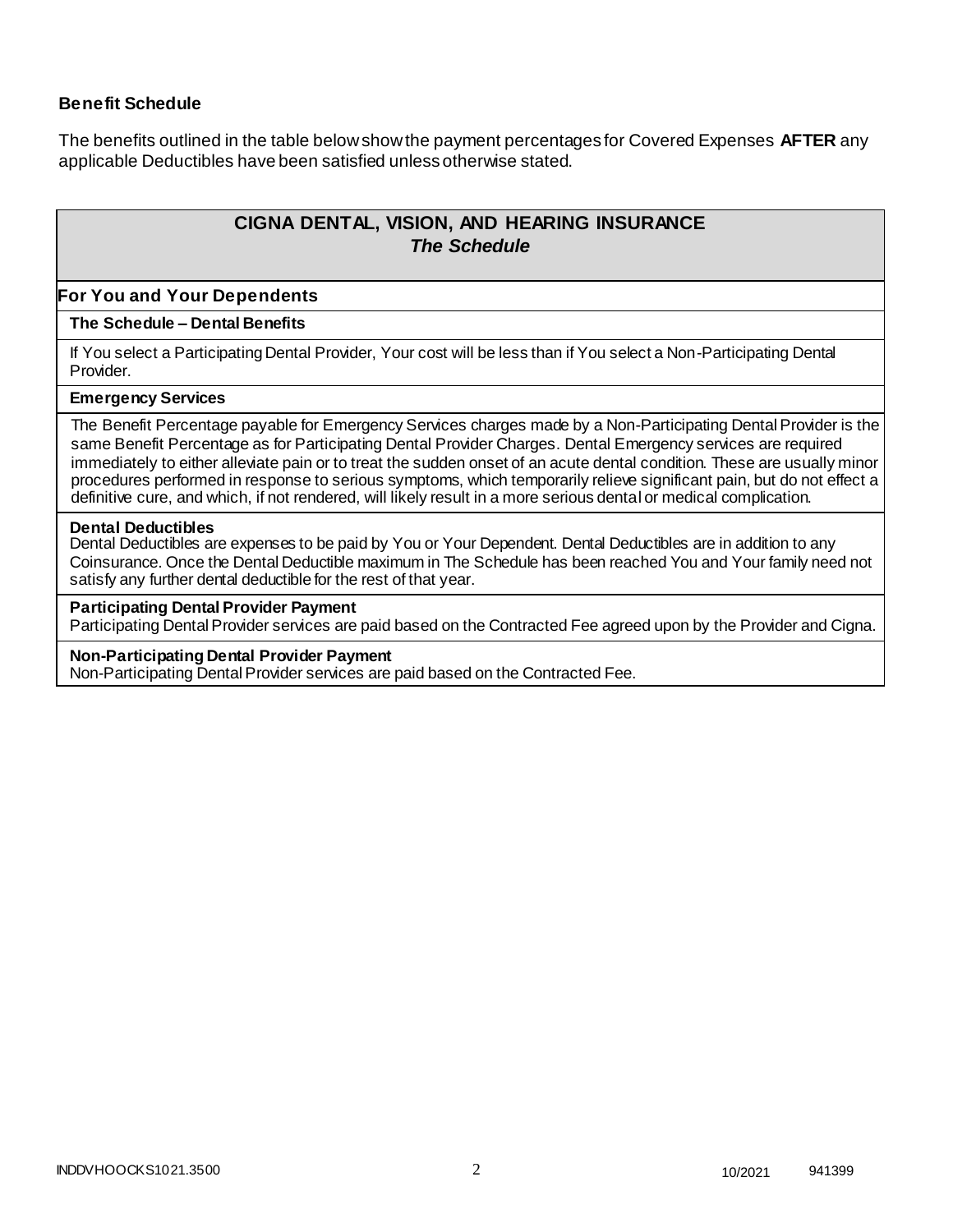| DENTAL BENEFIT HIGHLIGHTS                                                                                                                                                                                                                                          |                                                  |
|--------------------------------------------------------------------------------------------------------------------------------------------------------------------------------------------------------------------------------------------------------------------|--------------------------------------------------|
| Classes I, II, III, IX<br><b>Calendar Year Maximum</b>                                                                                                                                                                                                             | \$2,500 per person                               |
| <b>Class IX Lifetime Maximum</b>                                                                                                                                                                                                                                   | \$2,000 per person                               |
| <b>DENTAL BENEFIT HIGHLIGHTS</b>                                                                                                                                                                                                                                   |                                                  |
| <b>Calendar Year Dental Deductible</b>                                                                                                                                                                                                                             |                                                  |
| Individual                                                                                                                                                                                                                                                         | \$100 per person                                 |
|                                                                                                                                                                                                                                                                    | Not Applicable to Class I                        |
| <b>Class I</b>                                                                                                                                                                                                                                                     | The Percentage of Covered Expenses the Plan Pays |
| Preventive Care<br>Oral Exams<br><b>Routine Cleanings</b><br>Routine X-rays<br>Non-Routine X-rays<br><b>Fluoride Application</b><br><b>Sealants</b><br>Space Maintainers (non-orthodontic)<br>Emergency Care to Relieve Pain                                       | 100%                                             |
| <b>Class II</b>                                                                                                                                                                                                                                                    | The Percentage of Covered Expenses the Plan Pays |
| <b>Basic Restorative</b><br>Fillings<br>Surgical Extraction of Impacted Teeth<br>Oral Surgery, Simple Extractions<br>Relines, Rebases, and Adjustments<br>Repairs - Bridges, Crowns, and Inlays<br>Repairs - Dentures                                              | 80% after dental deductible                      |
| <b>Class III</b>                                                                                                                                                                                                                                                   | The Percentage of Covered Expenses the Plan Pays |
| <b>Major Restorative</b><br>Crowns / Inlays / Onlays<br>Root Canal Therapy / Endodontics<br>Minor Periodontics<br><b>Major Periodontics</b><br>Oral Surgery, All Except Simple Extractions<br>Prosthesis Over Implant<br>Anesthetics<br>Dentures<br><b>Bridges</b> | 50% after dental deductible                      |
| <b>Class IX</b>                                                                                                                                                                                                                                                    | The Percentage of Covered Expenses the Plan Pays |
| Implants                                                                                                                                                                                                                                                           | 50% after plan deductible                        |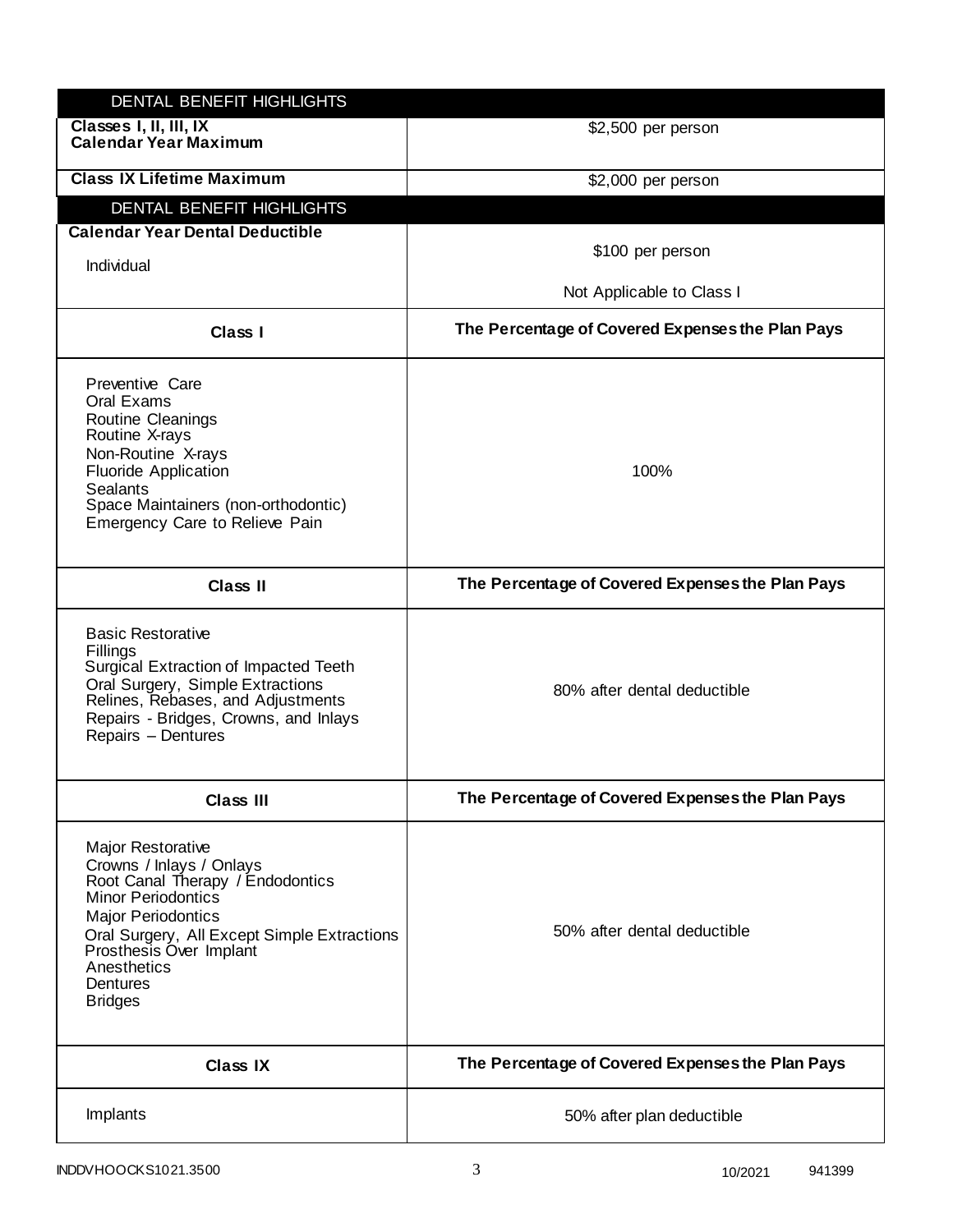| The Schedule - Vision Benefits                                                                  |                                                                                          |
|-------------------------------------------------------------------------------------------------|------------------------------------------------------------------------------------------|
| <b>VISION BENEFIT HIGHLIGHTS</b>                                                                |                                                                                          |
| Eye Examinations, including refraction                                                          | The plan pays 90% of expenses, not to exceed a \$100 calendar<br>year maximum per person |
| Materials (corrective eyeglasses or contact<br>lenses, including fittings and follow-up visits) | \$300 calendar year maximum per person                                                   |

| The Schedule - Hearing Benefits                             |                                        |
|-------------------------------------------------------------|----------------------------------------|
| <b>HEARING BENEFIT HIGHLIGHTS</b>                           |                                        |
| <b>Hearing Examinations</b>                                 | \$50 calendar year maximum per person  |
| Materials (Hearing Aids, including fittings<br>and repairs) | \$700 calendar year maximum per person |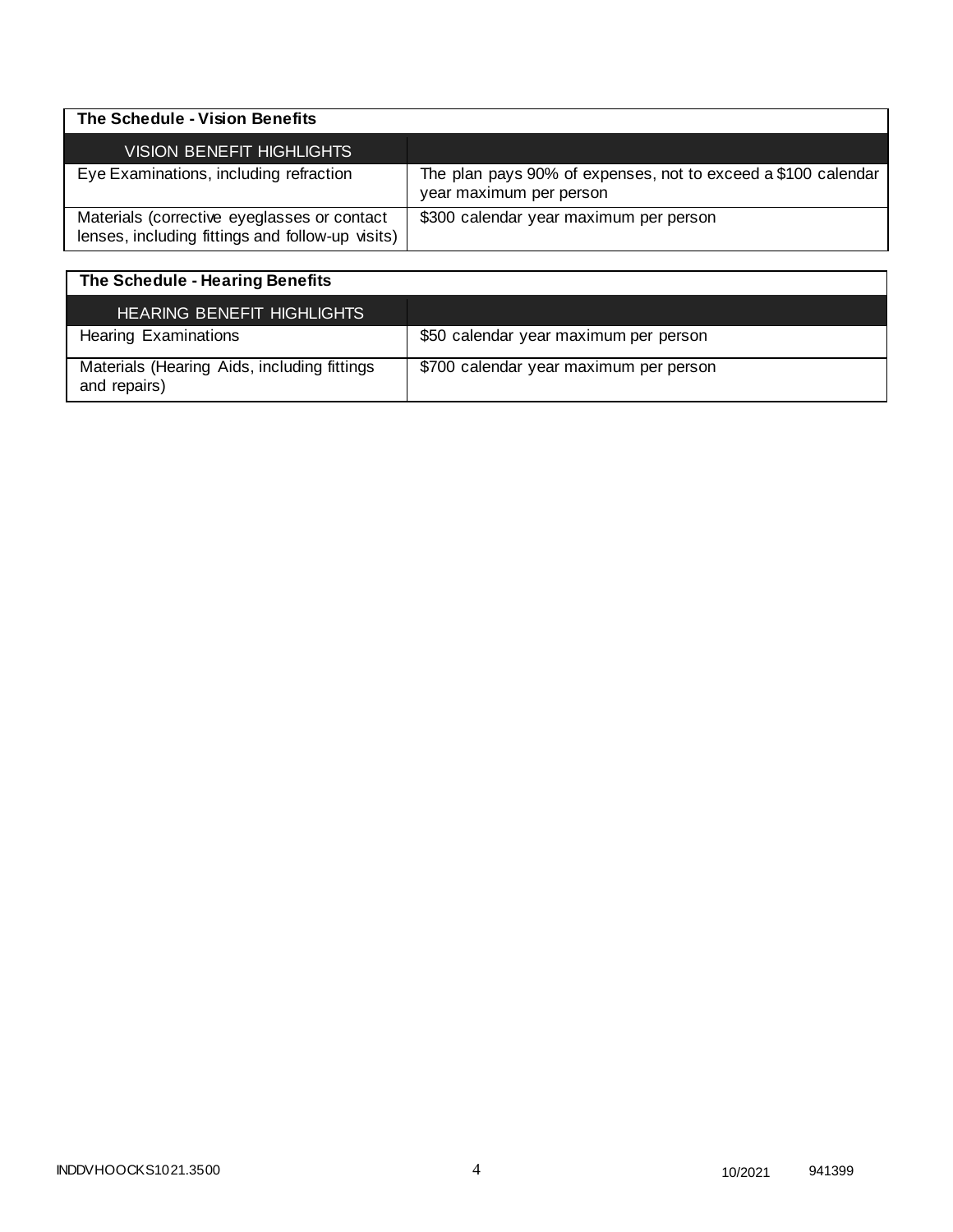# **Waiting Periods**

A Covered Person may access their dental, vision, and hearing benefit insurance once he or she has satisfie d the following waiting periods:

- There is no waiting period for Class I or II dental benefits or for vision and hearing benefits.
- After 6 consecutive months of coverage dental benefits will increase to include the list of Class III procedures.
- After 12 consecutive months of coverage dental benefits will increase to include the list of Class IX procedures.

## **Missing Teeth Limitation**

There is no payment for replacement of teeth that are missing when a person first becomes insured. This payment limitation no longer applies after 24 months of continuous coverage.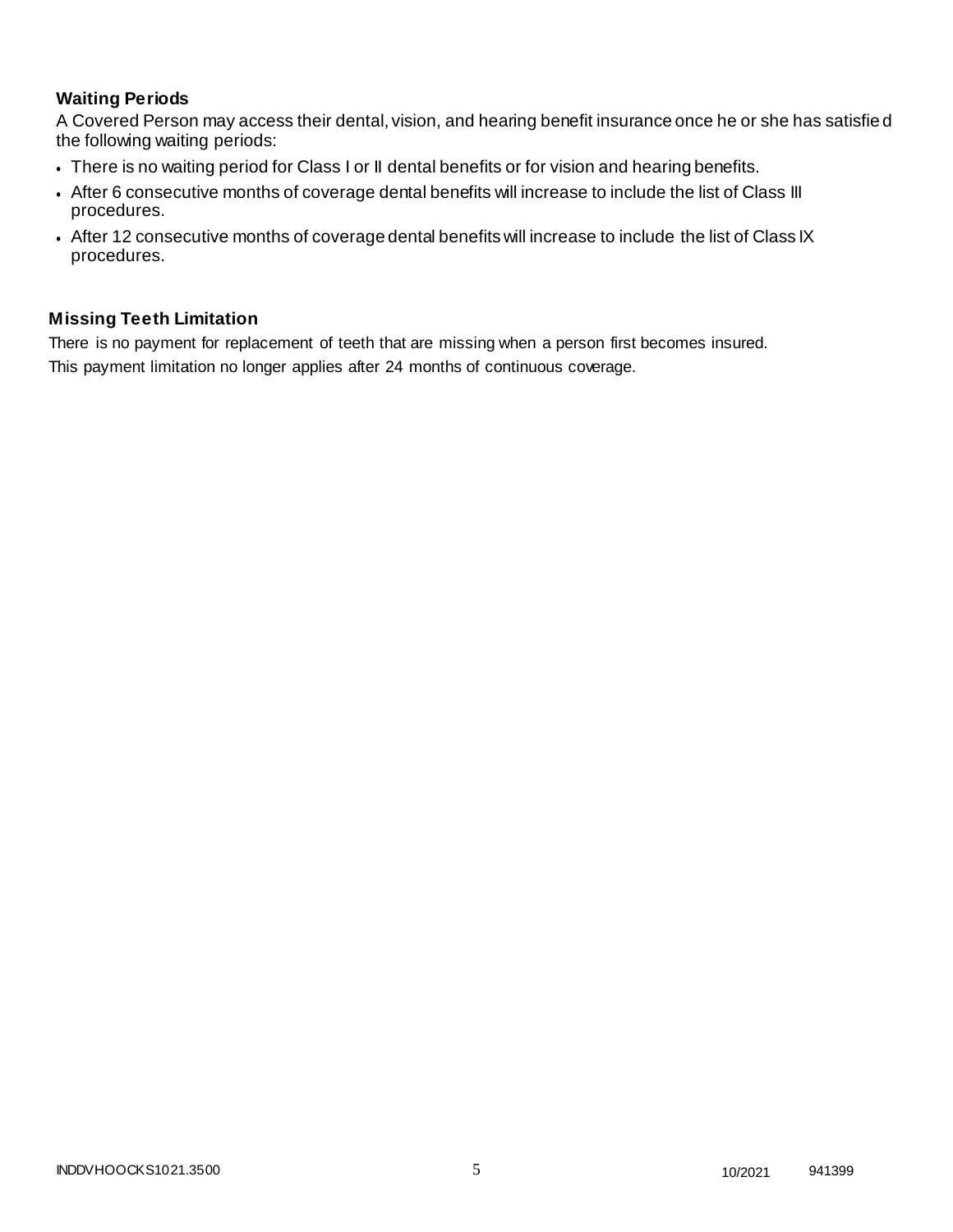# **E. Insured's Financial Responsibility**

The Insured is responsible for paying the monthly or quarterly premium on a timely basis. The Insured is also responsible to pay Providers for charges that are applied to the Deductibles, Coinsurance, and any amounts charged by Non-Participating Dental Providers in excess of the Contracted Fee. In addition, any charges for Medically Necessary and/or Dentally Necessary items that are excluded under the Policy are the responsibility of the Insured.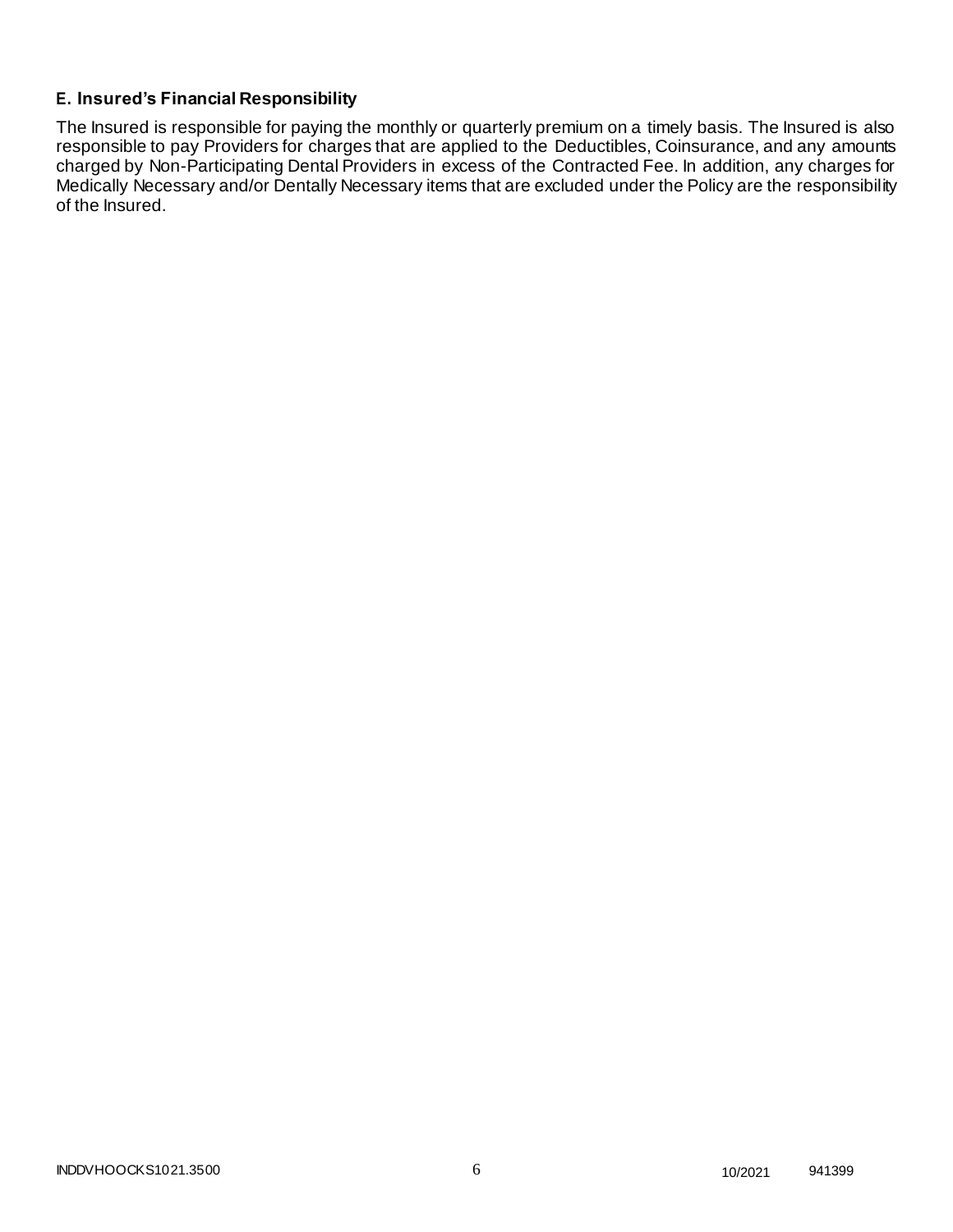# **F. Exclusions and Limitations: What Is Not Covered By This Policy**

# **Expenses Not Covered**

Covered Expenses will not include, and no payment will be made for:

- procedures which are not included in the list of Covered Dental Services, Covered Vision Services, or Covered Hearing Services;
- cone beam imaging;
- instruction for plaque control, oral hygiene and diet;
- core build-ups;
- veneers:
- precious or semi-precious metals for crowns, bridges andabutments;
- restoration of teeth which have been damaged by erosion, attrition or abrasion;
- bite registrations; precision or semi-precision attachments; or splinting;
- orthodontic treatment, except for the treatment of cleft lip and cleft palate;
- general anesthesia or intravenous sedation, when used for the purposes of anxiety control or patient management is not covered; may be considered only when medically or dentally necessary and when in conjunction with covered complex oral surgery;
- athletic mouth guards;
- services performed solely for cosmetic reasons;
- personalization or decoration of any dental device or dental work;
- replacement of an appliance per benefit guidelines;
- services that are deemed to be medical in nature;
- services and supplies received from a hospital;
- prescription drugs;
- plano lenses;
- VDT (video display terminal)/computer eyeglass benefit;
- medical or surgical treatment of the eyes;
- any type of corrective vision surgery, including LASIK surgery, radial ketatonomy (RK), automated lamellar keratoplasty (ALK), or conductive keratoplasty (CK);
- Orthoptic or vision training and any associated supplemental testing;
- any eye examination, or any corrective eyewear, required by an employer as a condition of employment;
- safety eyewear;
- sub-normal vision aids or non-prescriptionlenses;
- Magnification or low vision aids not shown as covered in the Schedule of Vision Coverage;
- Assistive Listening Devices (ALDs);
- medical and/or surgical treatment of the internal or external structures of the ear, including but not limited to Cochlear implants;
- Hearing Aids not prescribed by a Licensed Hearing Care Professional;
- ear protective devices or plugs;
- Hearing Aids maintenance/service contracts, ear molds and other miscellaneous repairs;
- Hearing Aids purchased online or over the counter (OTC); or
- Disposable Hearing Aids.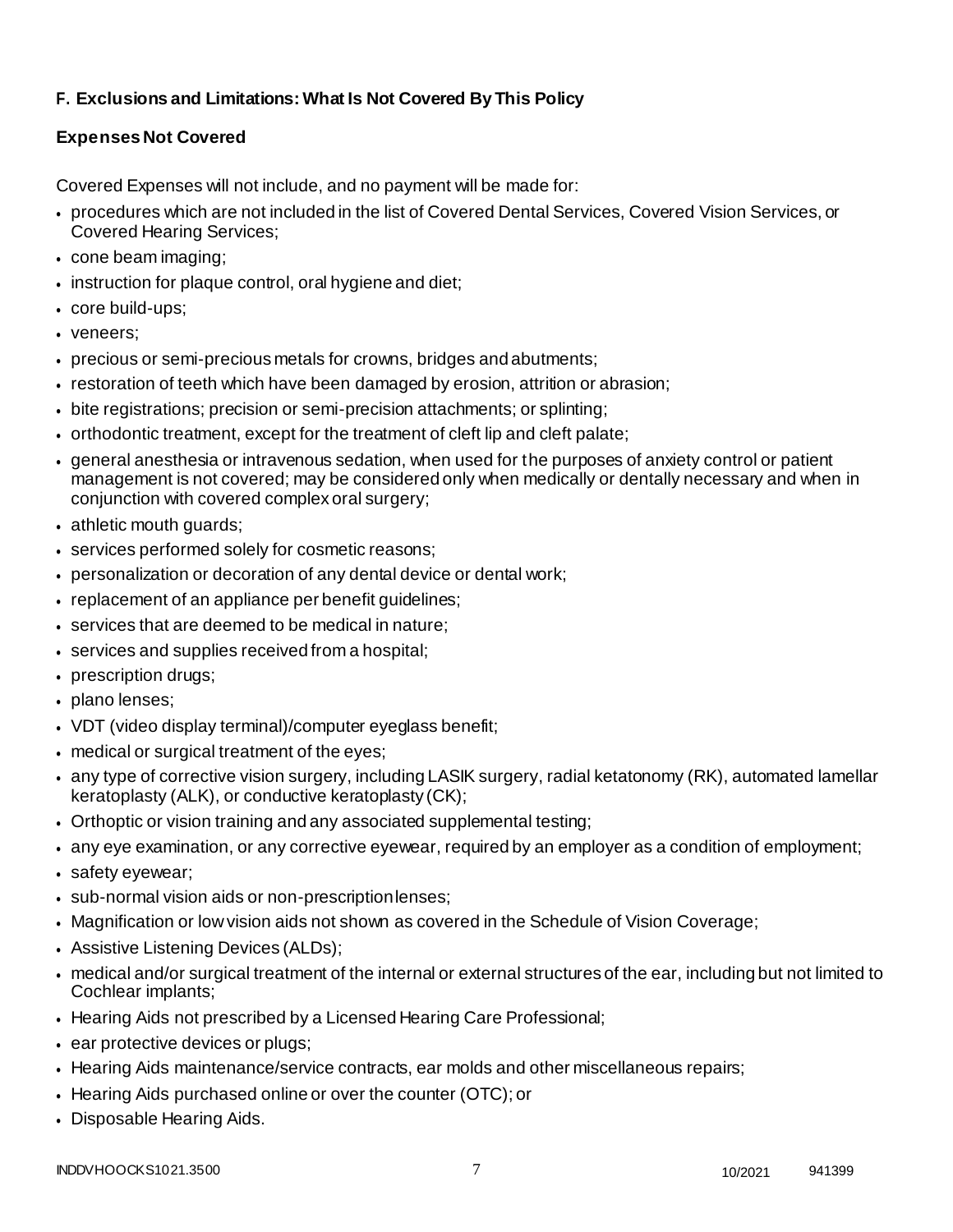# **General Limitations**

No payment will be made for expenses incurred for You or any one of Your Dependents:

- For services not specifically listed as Covered Services in this Policy;
- For services or supplies that are not Medically Necessary;
- For services received before the Effective Date of coverage;
- For services received after coverage under this Policy ends;
- For services for which You have no legal obligation to pay or for which no charge would be made if You did not have insurance coverage;
- For Professional services or supplies received or purchased directly or on Your behalf by anyone, including a Provider, from any of the following:
	- Yourself or Youremployer:
	- a person who lives in the Covered Person's home, or that person's employer;
	- a person who is related to the Covered Person by blood, marriage or adoption, or that person's employer.
- services, injuries or diseases related to Your job to the extent You are covered or are required to be covered by the Workers' Compensation law. If You enter into a settlement giving up Your right to recover future medical benefits under a Workers' Compensation law, the Policy will not pay those medical benefits that would have been payable in absence of that settlement;
- for charges made by a Hospital owned or operated by or which provides care or performs services for, the United States Government, if such charges are directly related to a condition which occurred while serving in the military or an associated auxiliary unit;
- services or supplies received due to an act of war, declared or undeclared while serving in the military or an associated auxiliary unit;
- to the extent that payment is unlawful where the person resides when the expenses are incurred;
- for charges which the person is not legally required to pay;
- for charges which would not have been made if the person had no insurance;
- to the extent that billed charges exceed the rate of reimbursement as described in the Schedule;
- for charges for unnecessary care, treatment or surgery;
- to the extent that You or any of Your Dependents is in any way paid or entitled to payment for those expenses by or through a public program, other than Medicaid;
- for or in connection with experimental procedures or treatment methods not approved by the American Dental Association or the appropriate dental specialty society;
- Procedures that are a covered expense under any other plan which provides dental, vision, or hearing benefits;
- No benefits are payable for accidental bodily injuries arising out of a motor vehicle accident to th e extent such benefits are payable under any medical expense payment provision (by whatever terminology used – including such benefits mandated by law) of any automobile policy.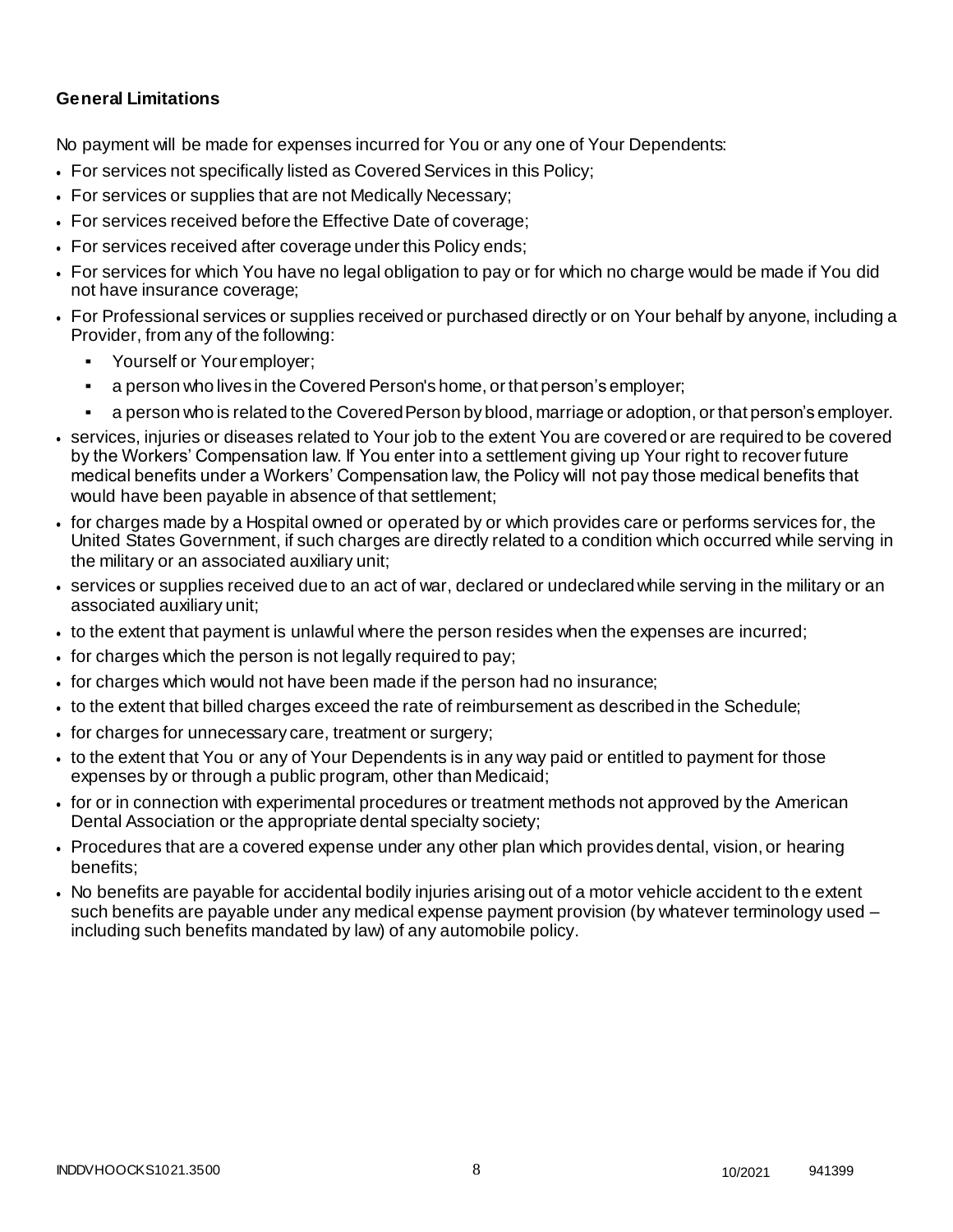# **G. Predetermination of Dental Benefits Program**

Predetermination of Benefits is a voluntary review of a Dentist's proposed treatment plan and expected charges. It is not preauthorization of service and is not required.

The treatment plan should include supporting pre-operative x-rays and other diagnostic materials as requested by Cigna's dental consultant. If there is a change in the treatment plan, a revised plan should be submitted.

Cigna will determine covered dental expenses for the proposed treatment plan. If there is no Predetermination of Benefits, Cigna will determine covered dental expenses when it receives a claim.

Review of proposed treatment is advised whenever extensive dental work is recommended when charges exceed **\$500**.

Predetermination of Benefits is not a guarantee of a set payment. Payment is based on the services that are actually delivered and the coverage in force at the time services are completed.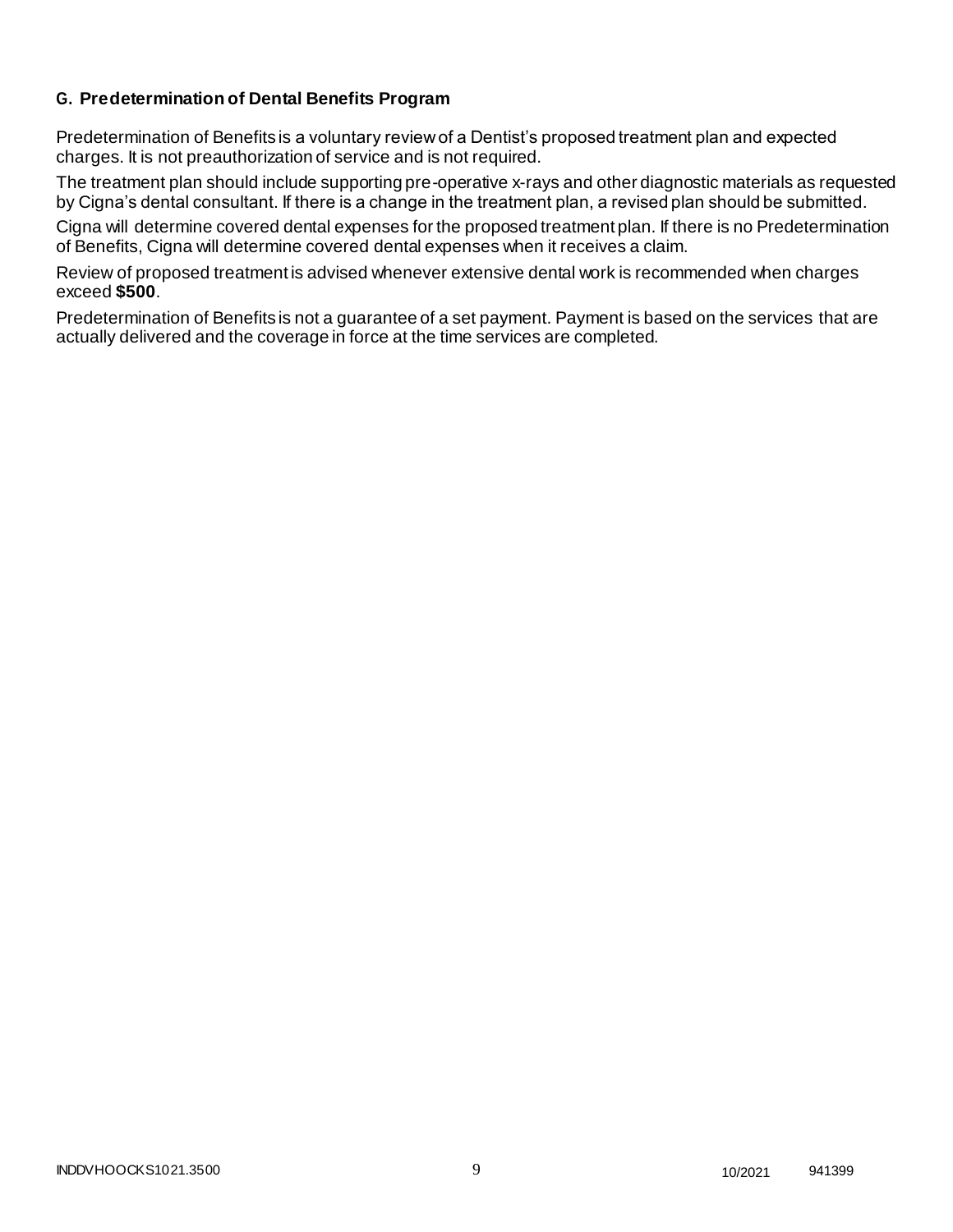## **H. General Provisions**

# **WHEN YOU HAVE A COMPLAINT OR AN APPEAL**

For the purposes of this section, any reference to "You," "Your" or "Yourself" also refers to a representative or Provider designated by You to act on Your behalf, unless otherwise noted.

We want You to be completely satisfied with the care You receive. That is why We have established a process for addressing Your concerns and solving Your problems.

#### **Start with Member Services**

We are here to listen and help. If You have a concern regarding a person, a service, the quality of care, or contractual benefits, You can call Our toll-free number and explain Your concern to one of Our Customer Service representatives. You can also express that concern in writing. Please call or write to Us at the following:

Customer Services Toll-Free Number or address on mycigna.com, explanation of benefits or claim form

We will do Our best to resolve the matter on Your initial contact. If We need more time to review or investigate Your concern, We will get back to You as soon as possible, but in any case within 30 days. If You are not satisfied with the results of a coverage decision, You can start the appeals procedure.

#### **Appeals Procedure**

Cigna has a two step appeals procedure for coverage decisions. To initiate an appeal, You must submit a request for an appeal in writing within 365 days of receipt of a denial notice. You should state the reason why You feel Your appeal should be approved and include any information supporting Your appeal. If You are unable or choose not to write, You may ask to register Your appeal by telephone. Call or write to Us at the toll-free number or address on Your Benefit Identification card, explanation of benefits or claim form.

## **Level One Appeal**

Your appeal will be reviewed and the decision made by someone not involved in the initial decision. Appeals involving Medical Necessity or clinical appropriateness will be considered by a health care professional.

For level one appeals, We will respond in writing with a decision within 30 calendar days after We receive an appeal for a postservice coverage determination. If more time or information is needed to make the determination, We will notify You in writing to request an extension of up to 15 calendar days and to specify any additional information needed to complete the review.

If You are not satisfied with Our level-one appeal decision, You may request a level-two appeal.

## **Level Two Appeal**

If You are dissatisfied with Our level one appeal decision, You may request a second review. To start a level two appeal, follow the same process required for a level one appeal.

Most requests for a second review will be conducted by the Appeals Committee, which consists of at least three people. Anyone involved in the prior decision may not vote on the Committee. For appeals involving Medical Necessity or clinical appropriateness, the Committee will consult with at least one Dentist reviewer in the same or similar specialty as the care under consideration, as determined by Cigna's Dentist reviewer. You may present Your situation to the Committee in person or by conference call.

INDDVHOOCKS1021.3500 10 10/2021 941399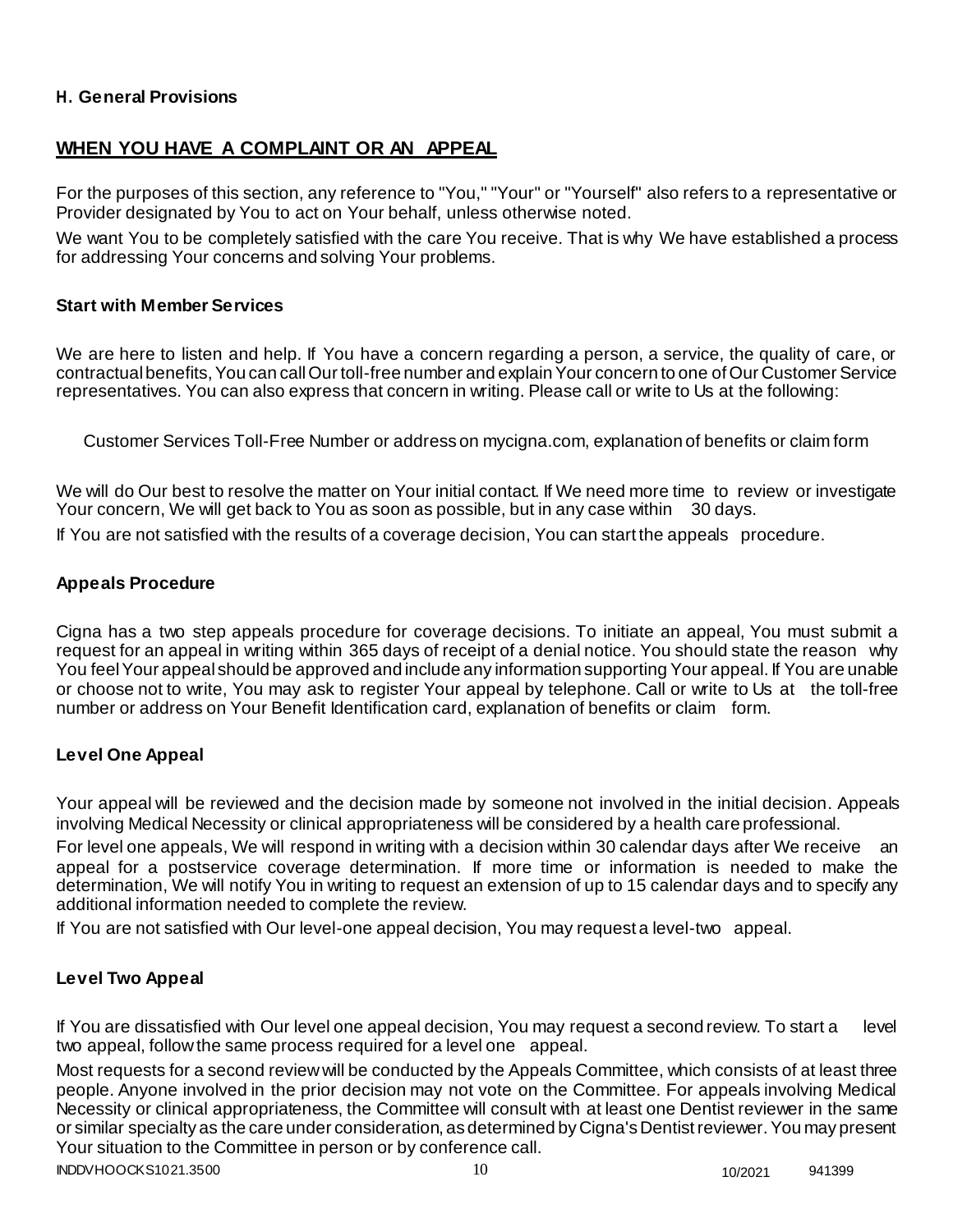For level two appeals We will acknowledge in writing that We have received Your request and schedule a Committee review. For postservice claims, the Committee review will be completed within 30 calendar days. If more time or information is needed to make the determination, We will notify You in writing to request an extension of up to 15 calendar days and to specify any additional information needed by the Committee to complete the review. You will be notified in writing of the Committee's decision within five working days after the Committee meeting, and within the Committee review time frames above if the Committee does not approve the requested coverage.

## **Notice of Benefit Determination on Appeal**

Every notice of an appeal decision will be provided in writing or electronically and, if an adverse determination, will include:

- (1) the specific reason or reasons for the denial decision;
- (2) reference to the specific Policy provisions on which the decision is based;
- (3) a statement that the claimant is entitled to receive, upon request and free of charge, reasonable access to and copies of all documents, records, and other Relevant Information as defined;
- (4) upon request and free of charge, a copy of any internal rule, guideline, protocol or other similar criterion that was relied upon in making the adverse determination regarding Your appeal, and an explanation of the scientific or clinical judgment for a determination that is based on a medical necessity, experimental treatment or other similar exclusion or limit.

## **Relevant Information**

Relevant Information is any document, record, or other information which was relied upon in making the benefit determination; was submitted, considered, or generated in the course of making the benefit determination, without regard to whether such document, record, or other information was relied upon in making the benefit determination; demonstrates compliance with the administrative processes and safeguards required by federal law in making the benefit determination; or constitutes a statement of policy or guidance with respect to the plan concerning the denied treatment option or benefit or the claimant's diagnosis, without regard to whether such advice or statement was relied upon in making the benefit determination.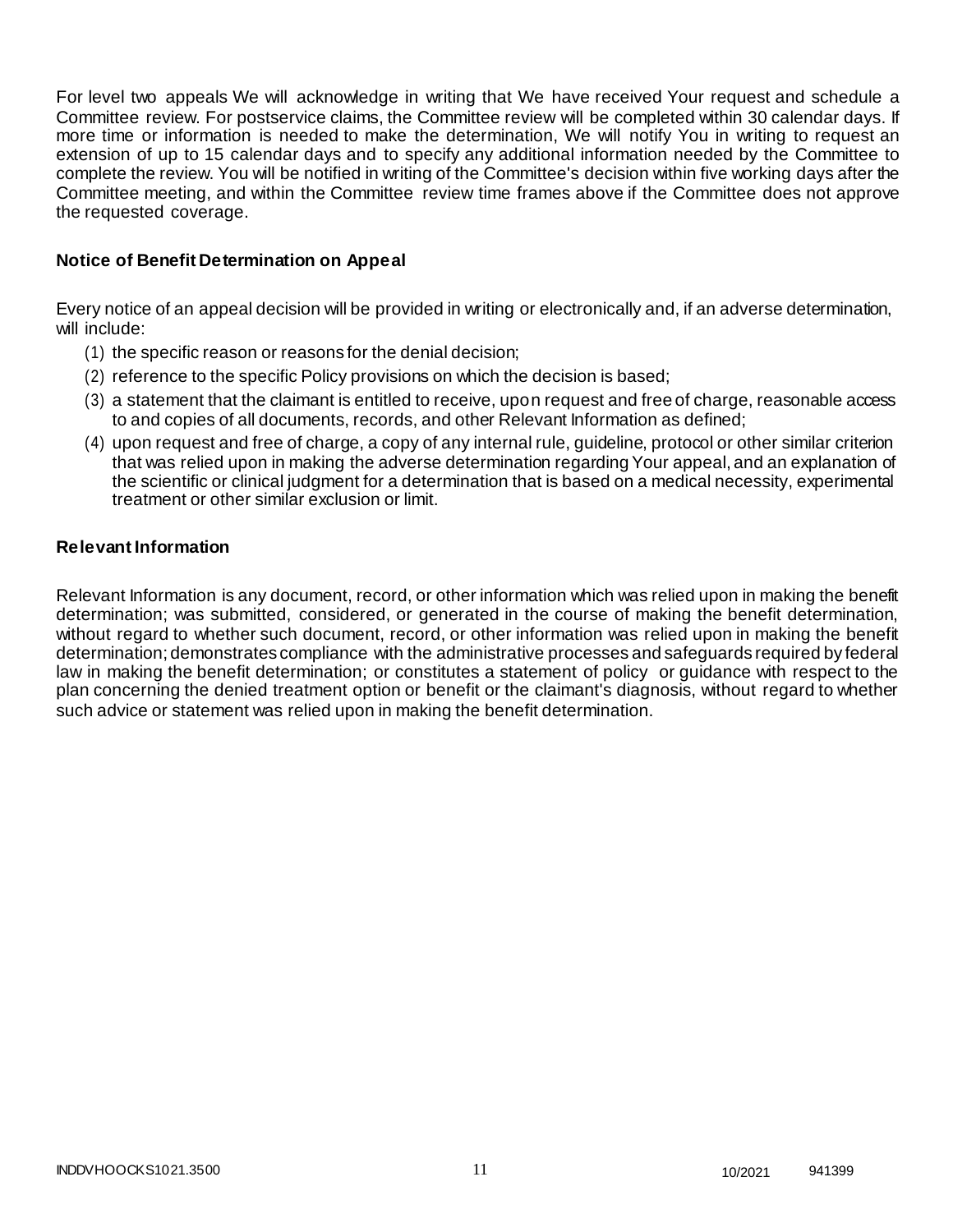# **I. Participating Dental Providers**

Cigna will provide a current list of Dentists currently participating with Cigna and their locations to each Covered Person upon request.

To verify if a Dentist is currently participating with Cigna and is accepting new Cigna Insureds , the Covered Person should visit Our website at mycigna.com.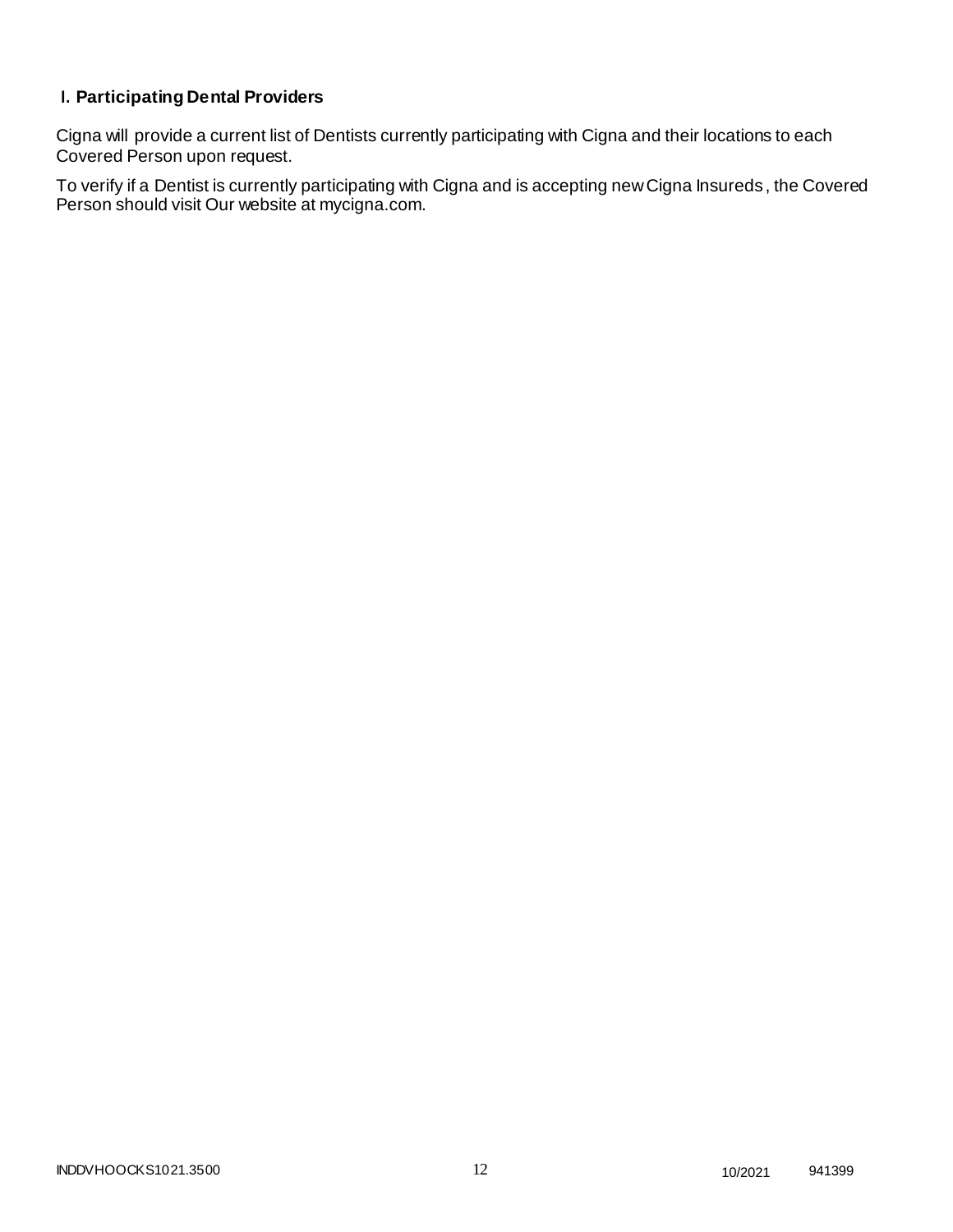# **J. Renewability, Eligibility, Continuation, and Cancellation**

1. The Policy will renew except for the specific events stated in the Policy. Cigna may change the premiums of the Policy with 60 days written notice to the Insured. However, Cigna will not refuse to renew or change the premium schedule for the Policy on an individual basis, but only for all Insureds in the same class and covered under the same Policy as You.

2. The individual plan is designed for residents of Kansas who are not enrolled under or covered by any other group or individual health coverage. You must notify Cigna of all changes that may affect any Covered Person's eligibility under the Policy.

3. You or Your Dependent(s) will become ineligible for coverage:

- When premiums are not paid according to the due dates and grace periods described in the premium section.
- With respect to Your Spouse, Domestic Partner, or partner to a Civil Union: when the Spouse is no longer married to the Insured or when the union is dissolved.
- With respect to You and Your Family Member(s): when You no longer meet the requirements listed in the Conditions of Eligibility section.
- The date the Policy terminates.
- When the Insured no longer lives in the Service Area.

4. If a Covered Person's eligibility under this Plan would terminate due to the Insured's death, divorce or if other Dependents would become ineligible due to age or no longer qualify as dependents for coverage under this Plan; except for the Insured's failure to pay premium, the Covered Person's insurance will be continued if the Covered Person exercising the continuation right notifies Cigna and pays the appropriate monthly premium within 60 days following the date this Policy would otherwise terminate. Any waiting periods in the newPlan will be considered as being met to the extent coverage was in force under thisPlan.

5. The Insured may cancel this Policy at any time by written notice delivered or mailed to Cigna, effective upon receipt of such notice or on such later date as may be specified in such notice. In the event of cancellation or death of the Insured, Cigna will promptly return the unearned portion of any premium paid. The earned premium shall be computed on a pro rata basis. Cancellation shall be without prejudice to any claim originatingprior to the effective date of cancellation.